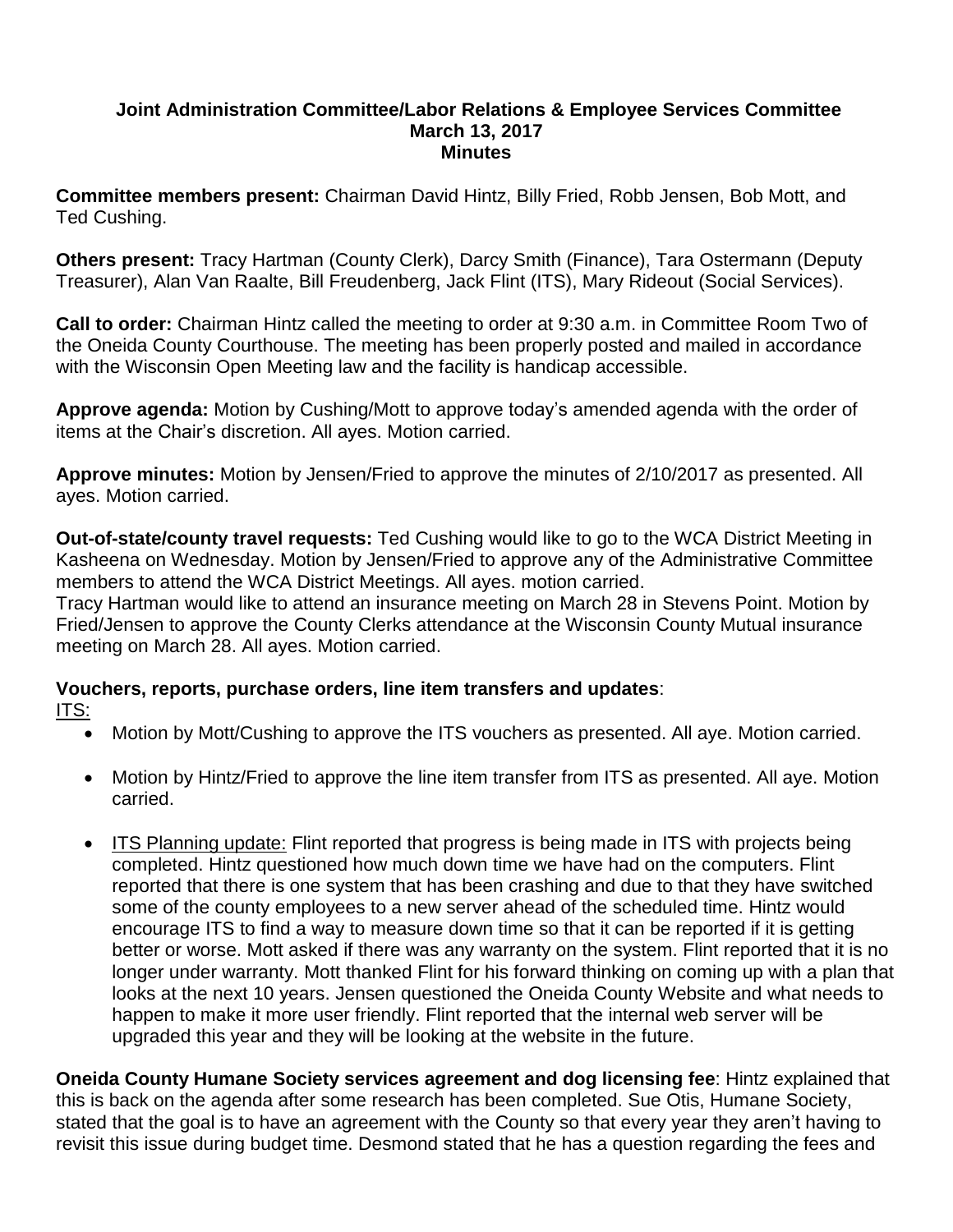how that would affect the towns. Currently, excess money goes back to the towns and if the service agreement is signed the excess money would go to the Humane Society. Cushing stated that some towns use that excess money to help pay for the person that picks up the stray animals. Sue Otis, Humane Society, reported that their goal is to have a streamlined process so that all animals are handled the same way and therefore owners have one place that they would call to attempt to locate their lost pet. Jensen questioned if the Humane Society was attempting to become the Humane Officer and the holding facility for the County. Bria Swartout, Humane Society Director, stated that they are not wanting to become the Humane Officer but would be the holding facility for the county. Sue Otis stated that the amount they came up with is based on the cost of running the facility and that amount doesn't change based on the amount of animals that are picked up and claimed. Jensen stated that the County needs to be cognizant of providing a service for all of the towns in the County when the City of Rhinelander already pays for this services. Mott stated that he believes that the individual towns would need to be contacted to determine if this is something that they are in favor of. Discussion regarding the funding and how this would be handled or could be handled in the future. Karla, Humane Society, suggested that the County could look at raising dog licensing fees. Desmond stated that they are looking at that process to determine how that needs to happen. Hintz stated that the Humane Society is doing a great job, the committee just needs to look at how this will happen and communicate with each town to get feedback regarding how they would feel about it. Hintz stated that he would like help drafting a letter to each of the towns from the Humane Society. Discussion regarding what currently happens with the fees from the dog licenses. Smith and Desmond are speaking with other counties to see how they handle animal control. Bria Swartout asked if the Humane Society could be made a dog licensing facility, Desmond will research that.

### **Vouchers, reports, purchase orders, line item transfers and updates continued from above**: County Clerk:

- Motion by Cushing/Mott to approve County Clerk vouchers as presented. All ayes. Motion carried.
- Motion by Hintz/Cushing to approve line item transfers as presented. All ayes. Motion carried.

### Treasurer:

- Statement(s) of cash: Tara Ostermann explained that the large receipts that are seen in January and February are due to tax collection in January and February and the large amount of money going out would be due to transferring that money to other accounts.
- Jensen/Hintz to approve line item transfers as presented. All ayes. Motion carried.
- Jensen/Fried to approve the treasurers bills as presented. All ayes. Motion carried.

### **Request for Human Service Center for cost reimbursement:**

Alan Van Raalte stated that this came through the social services committee. Tamara Feest reported that they worked with a youth that was under a chapter 51 order who was also under a chapter 938 JIPS order. This particular youth remained at the Winnebago Health Institute due to a variety of circumstances for a number of months. This cost was covered by the Human Service Center, however, due to the fact that he was also under a JIPS order they are asking that the County help cover the cost of the placement. The total bill was for \$243,000, a portion of that was reimbursed and they are asking the County to pay for half of \$87,000. Mary Rideout stated that there is no question that this situation occurred and the bill needs to be paid, however, she has asked that there be some changes to policy so that if this situation occurs again the situation would be handled in the same way by Forest and Vilas County. Feest agreed that an MOU needs to be in place when these situations occur. Feest stated that they are asking for the County to reimburse the Human Service Center for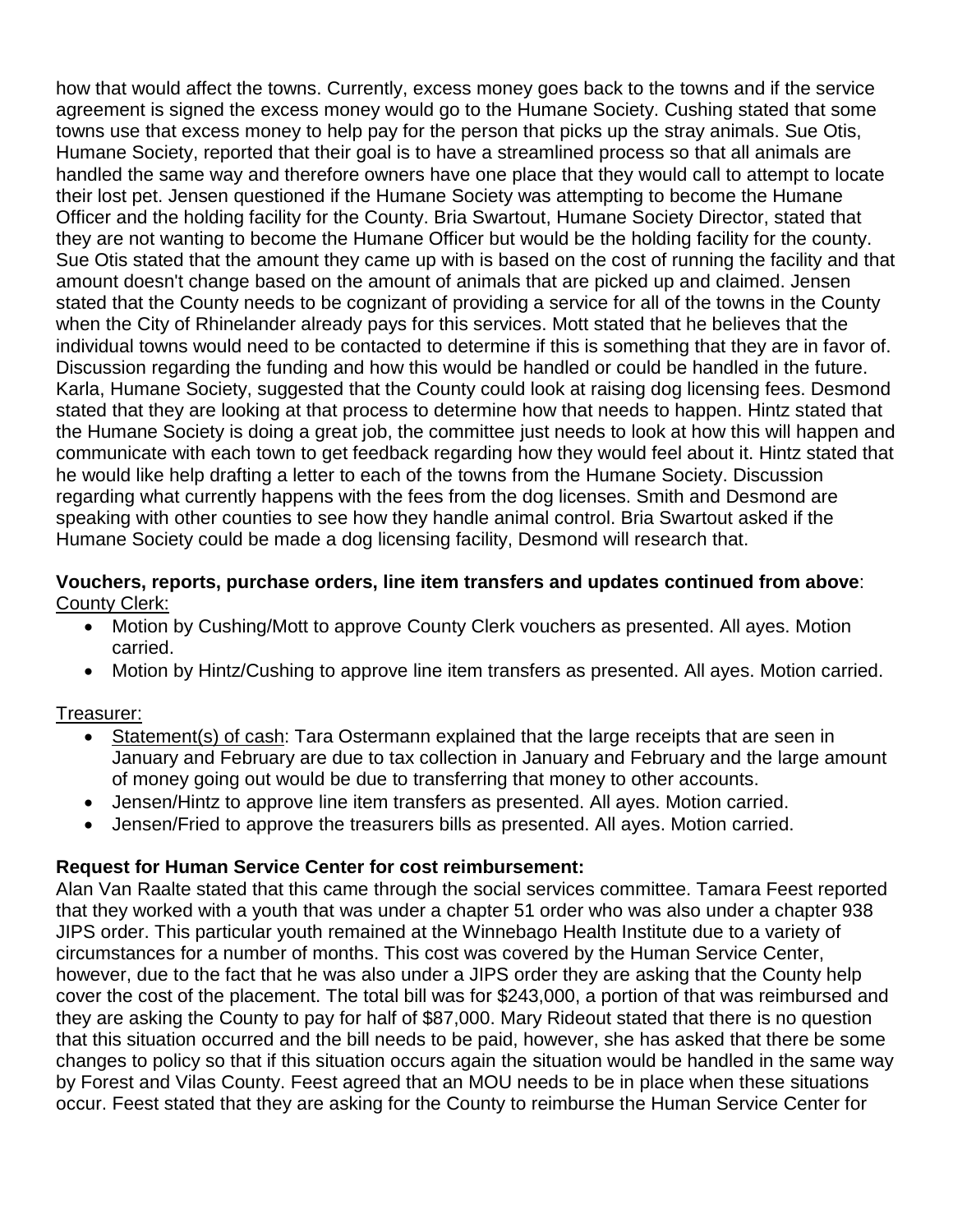half of \$87,642.41. Motion by Cushing/Jensen to pay half of \$87,642.41 towards Human Service Center out of the 2016 Social Services budget. All ayes. Motion carried.

# **Resolution: Dark Store Theory potentially affecting assessments.**

Desmond explained what the Dark Store Theory is and the impact this can have on property taxes. Mott clarified that these stores want the assessment of their active business to be the same as a business that has no active business. Discussion clarifying the assessment process. Motion by Cushing/Jensen to approve the resolution and forward it onto the full County Board. All ayes. Motion carried.

## **Vouchers, reports, purchase orders, line item transfers and updates continued from above**: Finance:

- Jensen/Cushing to approve finance vouchers as presented. All aye. Motion carried.
- Smith explained that she needs to transfer \$1,870.00 from the contingency fund in 2016. Motion Hintz/Cushing to approve the line item transfers as presented by the finance department. All aye. Motion carried.
- Smith explained that the Medical Examiner has \$25,127.00 that he would like transferred from his 2016 excess budget into a "vehicle replacement fund" to be carried forward for future use. Discussion regarding budgets and how this will be handled for all departments that have an excess at the end of the year and the amount that should be allowed to be carried forward. Discussion regarding the process of how this money would then be approved to be spent. Motion by Cushing/Hintz to authorize \$10,000 to be put into a "vehicle replacement fund" from the 2016 budget with the remainder of the \$25,127.00 to be returned to the general fund. Cushing Aye, Jensen Aye, Mott Aye, Fried Nay, Hintz Aye. Motion carried.
- Motion by Mott/Cushing to approve the line item transfer from the contingency fund for the Sheriff's Office for \$641. All ayes. Motion carried.
- Motion by Cushing/Mott to approve the line time transfer from the contingency fund for Land Conservation for \$848. All ayes. Motion carried.
- Motion by Cushing/Mott to remove \$86,708 from the expense/revenue budget of the Department on Aging due to the transit drivers being moved to the Transit Commission. All ayes. Motion carried.
- Smith explained that there was an expense in 2016 for the Forestry Department that was due to a grant received in 2015. The money should have been carried forward from 2015, however, it was not carried forward. The money is now going to need to be taken from the general fund and she will bring it back as a resolution. Smith also explained that Board of Adjustment is also over budget by about \$20,000 and that will need to be brought before the County Board as a resolution.
- Resolution for Line Item Transfers: Smith presented a resolution for line item transfers. Motion Jensen/Cushing to approve the resolution for line item transfers and forward onto the full county board for consideration as a consent agenda item. All ayes. Motion carried.
- Smith distributed the General Investments Report to the committee.
- Smith distributed an updated 2016/2017 Contingency Budget. Discussion regarding the contingency budget.

# **Meeting Attendance Policy/Procedures for County Board Members**:

Hintz explained that this would apply to supervisors attending other committee meetings and making sure that a quorum of another committee isn't being met. Hintz explained that other counties have a 48-hour rule that supervisors need to notify a certain individual if they are planning to attend another